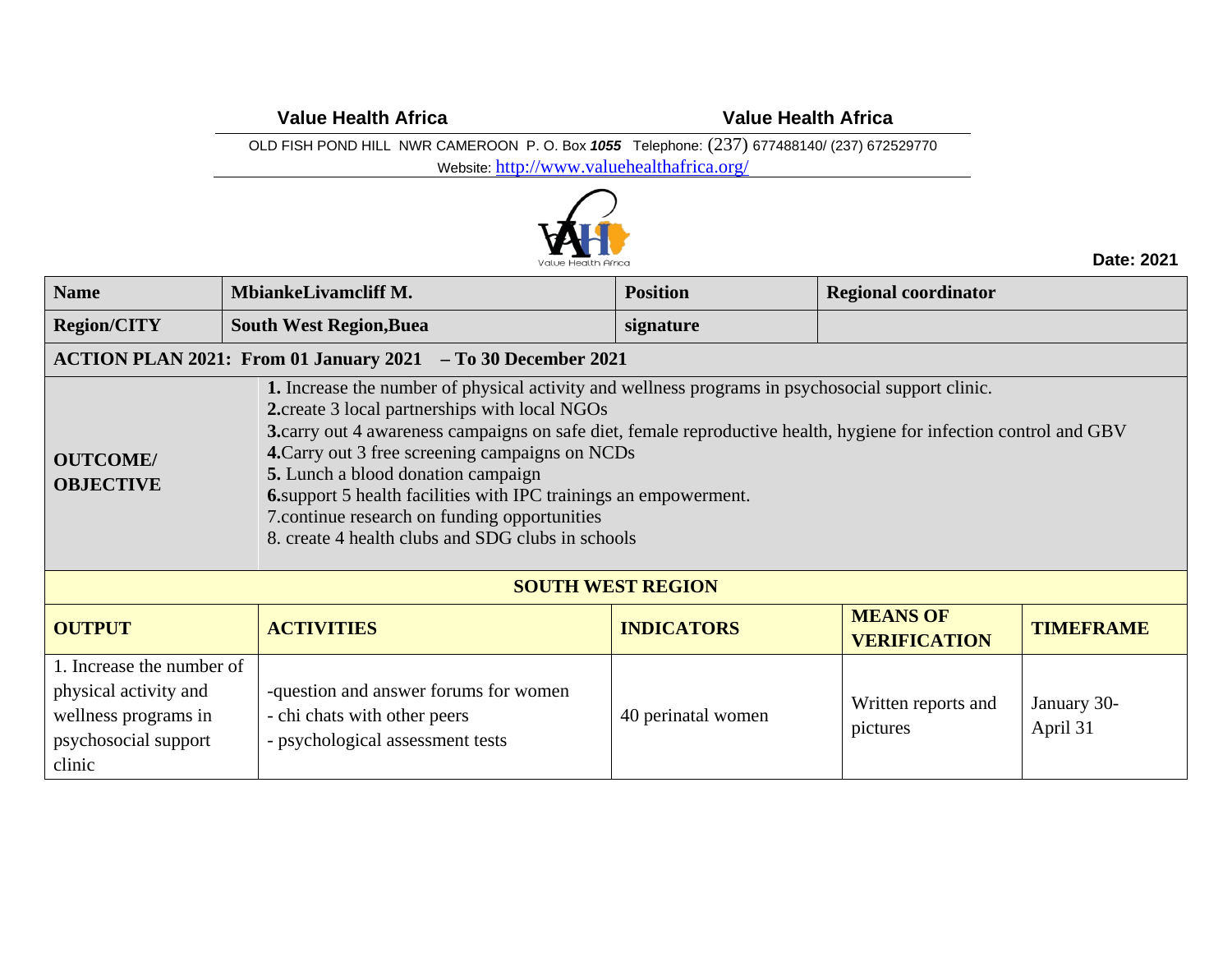| 2. create 3 local<br>partnerships with local<br><b>NGOs</b>                                                                                            | - plan a meeting with leaders of the three<br>local NGOs                                  | 3 NGOs               | Signed MOUs                                                | <b>January 04-</b><br><b>March 31</b>        |  |
|--------------------------------------------------------------------------------------------------------------------------------------------------------|-------------------------------------------------------------------------------------------|----------------------|------------------------------------------------------------|----------------------------------------------|--|
| 3.carry out 4 awareness<br>campaigns on safe diet,<br>female reproductive<br>health, hygiene for<br>infection control and<br><b>GBV</b>                | -schedule community awareness campaigns<br>in Idenau, Mabeta, Mile 16 and Muea            | 20,000 individuals   | Written reports                                            | <b>March 1_June 30</b>                       |  |
| 4. Carry out 3 free<br>screening campaigns on<br><b>NCDs</b>                                                                                           | Blood sugar, blood pressure, weight,<br>height checks in limbe new<br>town, Buea and Tiko | 3000 individuals     | Written reports                                            | April_June 30.                               |  |
| 5. Lunch a blood<br>donation campaign                                                                                                                  | Campaign launch in mile 1 hospital<br>Limbe                                               | 500 adolescents      | Written reports and<br>pictures.                           | June 1st_June 30                             |  |
| 6.support 5 health<br>facilities with IPC<br>trainings                                                                                                 | .-IPC trainings in Mile 16, Zeo life, Buea<br>town health center, Zion clinic             | 5 health centers     | Written reports and<br>pictures.                           | July 1_ November<br>30                       |  |
| 7.                                                                                                                                                     |                                                                                           |                      |                                                            |                                              |  |
| 8. create 4 health clubs<br>and 4 SDG clubs in<br>schools                                                                                              | - lunch SDG and health clubs in 4 secondary<br>and 4 high schools                         | 100 students         | Writing reports,<br>pictures, feedback<br>from the schools | Febuary 5 <sup>th</sup> -July<br><b>30th</b> |  |
|                                                                                                                                                        |                                                                                           | <b>CENTER REGION</b> |                                                            |                                              |  |
| <b>Name</b>                                                                                                                                            | <b>FANDO MOUKEP Francis.</b>                                                              | <b>Position</b>      | Coordinator                                                |                                              |  |
| <b>Region/CITY</b>                                                                                                                                     | <b>CENTRE REGION, Yaoundé</b>                                                             | signature            |                                                            |                                              |  |
| ACTION PLAN 2021: From 01 January 2021 - To 31 Dicember 2021                                                                                           |                                                                                           |                      |                                                            |                                              |  |
| 1. Return the national and Regnal MOU<br><b>OUTCOME/</b><br>2. Increase the number of physical activity and wellness programs in community and school. |                                                                                           |                      |                                                            |                                              |  |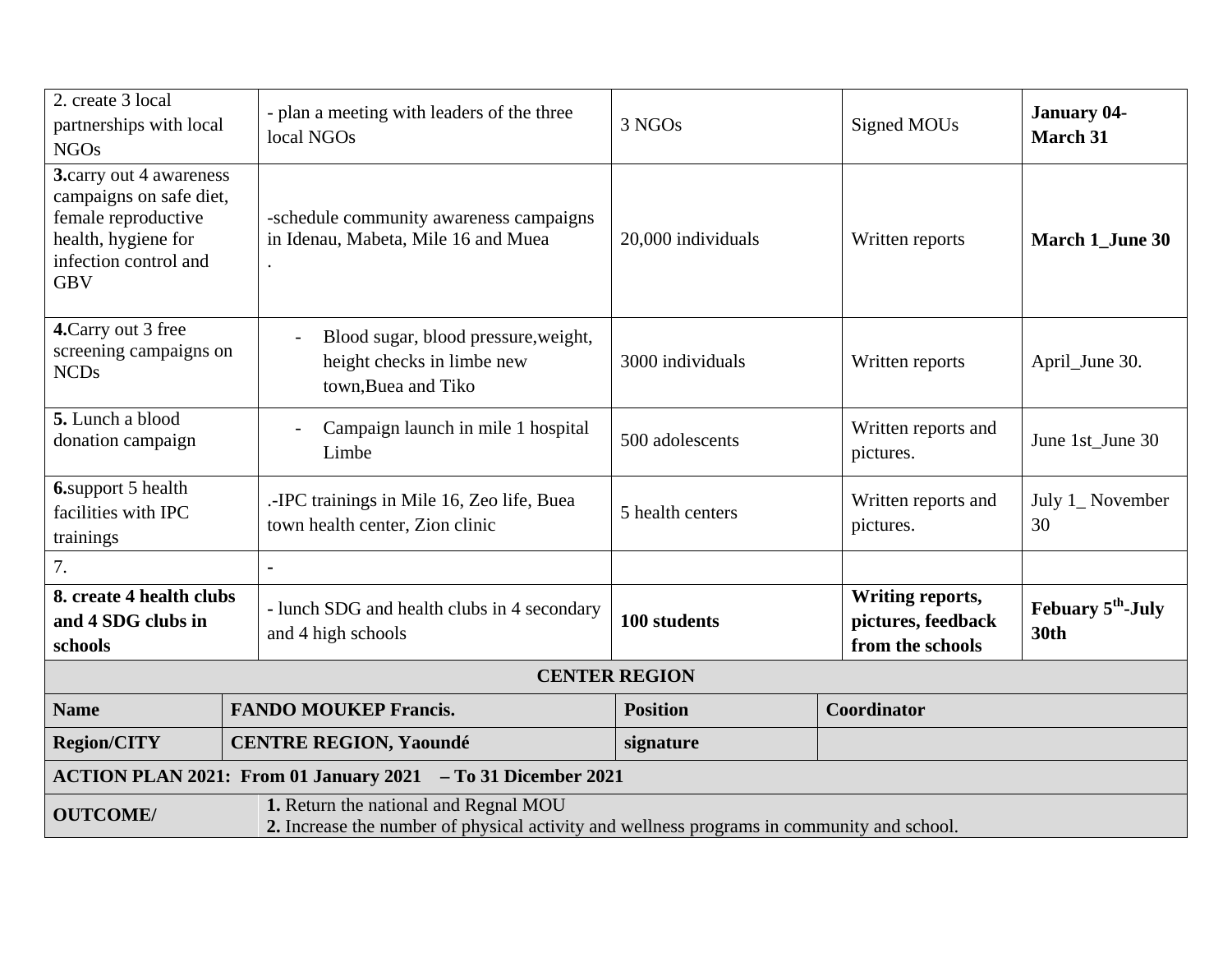| <b>OBJECTIVE</b><br>3. Proper education on NCDs<br>5. Proper education on SSR in schools<br>6. Create awareness on importance of physical activity for adolescence<br>7. Educate on proper hygeine<br>8. Improve knowledge on nutrition related diseases.<br>9. Increase knowledge of media users on proper nutrition, hygiene, physical activity and nutrition related diseases. |                                                                                                                                                                                                                                                  |                   |                                        |                                          |  |
|-----------------------------------------------------------------------------------------------------------------------------------------------------------------------------------------------------------------------------------------------------------------------------------------------------------------------------------------------------------------------------------|--------------------------------------------------------------------------------------------------------------------------------------------------------------------------------------------------------------------------------------------------|-------------------|----------------------------------------|------------------------------------------|--|
| <b>OUTPUT</b>                                                                                                                                                                                                                                                                                                                                                                     | <b>ACTIVITIES</b>                                                                                                                                                                                                                                | <b>INDICATORS</b> | <b>MEANS OF</b><br><b>VERIFICATION</b> | <b>TIMEFRAME</b>                         |  |
| 1. Return the National<br>and regional MOU                                                                                                                                                                                                                                                                                                                                        | Meet the MS of the Minister and negociate<br>with him for the result of the National MOU                                                                                                                                                         | <b>MS</b>         | The MOU return                         | January 10-<br>February 28               |  |
| 2. Increased awareness on<br>proper nutrition                                                                                                                                                                                                                                                                                                                                     | Provide a day each week for nutrition<br>education and local menu planning                                                                                                                                                                       | 80 persons        | Written reports and<br>pictures.       | <b>January 08-</b><br><b>February 28</b> |  |
| 3. Proper education on<br><b>NCDs</b>                                                                                                                                                                                                                                                                                                                                             | -Provide 3 hours each working day for<br>NCDs education in schools<br>- Create NCDs fighting clubs in schools to<br>carryout NCDs education at least once every<br>week.                                                                         | 1000 adolescents  | Written reports                        | March 1_May 30                           |  |
| 4. Proper education on<br>SSR in schools                                                                                                                                                                                                                                                                                                                                          | Provide 2 hours each working day for<br>education on SSR<br>- Encourage others to join health clubs by<br>organizing inter games with SSR themes<br>and award of prices.                                                                         | 1000 adolescents  | Written reports                        | March 1_May 30.                          |  |
| <b>6.</b> Improved knowledge on<br>NCDs and BMI status.                                                                                                                                                                                                                                                                                                                           | Provide information on how to carryout<br>anthropometry with practice<br>-Provide information on common nutrition<br>related diseases such as diabetes,<br>hypertension e.t.c through projected videos,<br>sketches, posters and short lectures. | 1000 adolescents  | Written reports and<br>pictures.       | March 1_May 30                           |  |
| 7. Improved knowledge on<br>nutrition, physical activity                                                                                                                                                                                                                                                                                                                          | - Posting of short videos, pictures and<br>sketches to portray information on physical                                                                                                                                                           | 2000 likes        | Postings on social<br>media platforms. | June 1-30                                |  |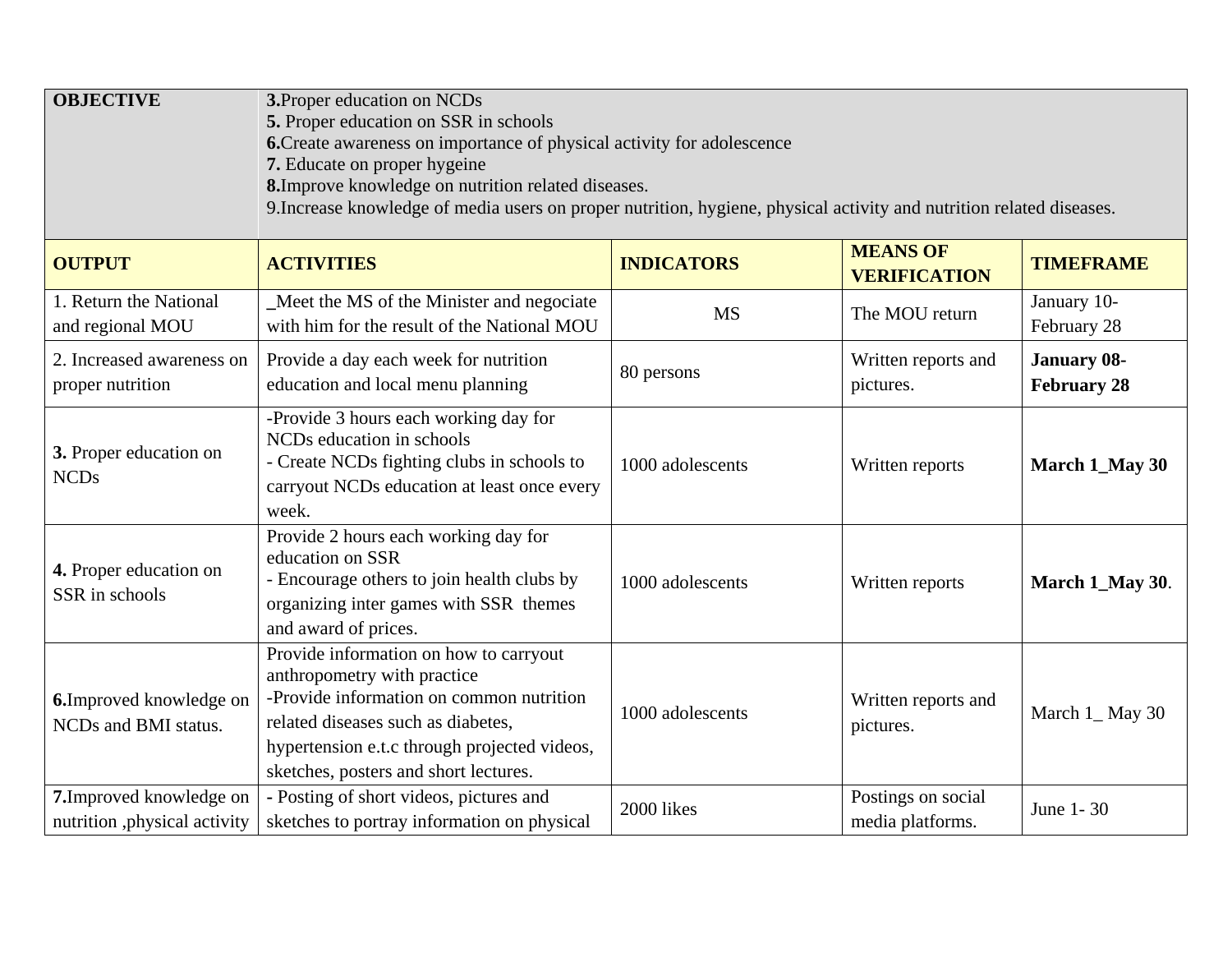| and NCDs by internet                                                                                                                                                                                                                                                                                                                                                                                                                                                                                                                                                                                                                                                                                                                                                |  | activity, proper nutrition and nutrition                                                                                                                      |                                                                              |                                        |                                  |
|---------------------------------------------------------------------------------------------------------------------------------------------------------------------------------------------------------------------------------------------------------------------------------------------------------------------------------------------------------------------------------------------------------------------------------------------------------------------------------------------------------------------------------------------------------------------------------------------------------------------------------------------------------------------------------------------------------------------------------------------------------------------|--|---------------------------------------------------------------------------------------------------------------------------------------------------------------|------------------------------------------------------------------------------|----------------------------------------|----------------------------------|
| users.                                                                                                                                                                                                                                                                                                                                                                                                                                                                                                                                                                                                                                                                                                                                                              |  | related diseases.                                                                                                                                             |                                                                              |                                        |                                  |
| 8. Lay out peer educator<br>on SSR and improve<br>knowledge on SSR                                                                                                                                                                                                                                                                                                                                                                                                                                                                                                                                                                                                                                                                                                  |  | - Train peer Educator's and use them to train<br>orders<br>- organize educational chats with the<br>community on the theme: sexual and<br>reproductive heaith | - 30 adolescents are formed<br>- 1000 adolescents are<br>educated on the SSR | Written Report and<br>pictures         | July $1 -$ December<br>30        |
|                                                                                                                                                                                                                                                                                                                                                                                                                                                                                                                                                                                                                                                                                                                                                                     |  |                                                                                                                                                               |                                                                              |                                        |                                  |
| <b>Name</b>                                                                                                                                                                                                                                                                                                                                                                                                                                                                                                                                                                                                                                                                                                                                                         |  | <b>ONGLA DIANE PASCALINE</b>                                                                                                                                  | <b>Position</b>                                                              | <b>National Coordinator</b>            |                                  |
| <b>Region/CITY</b>                                                                                                                                                                                                                                                                                                                                                                                                                                                                                                                                                                                                                                                                                                                                                  |  | <b>LITTORAL REGION, Douala</b>                                                                                                                                | signature                                                                    |                                        |                                  |
|                                                                                                                                                                                                                                                                                                                                                                                                                                                                                                                                                                                                                                                                                                                                                                     |  | ACTION PLAN 2021: From 01 January 2021 - To 31 December 2021                                                                                                  |                                                                              |                                        |                                  |
| 1. Create an Interview broadcast with Medical Doctor in Cameroon or Africa in our Facebook live Chanel<br>2. National MOU<br>3. Following Admin Activity of the region (prudential relief fund report, VAHA Annual report, VAHA financial report,<br>update of VAHA activities from 2015-2021)<br>4. Increased awareness education of nutrition related diseases in primary schools – pupil and parent<br><b>OUTCOME/</b><br>5. Education on NCDs in the vulnerable Community of littoral<br><b>OBJECTIVE</b><br>6. Create awareness against drug and alcohol abuse consumption<br>7. Educate on proper menstrual hygiene and awareness on sexual and reproductive health<br>8. Carry out 3 free screening campaigns on NCDs.<br>9. Lunch a blood donation campaign |  |                                                                                                                                                               |                                                                              |                                        |                                  |
| <b>OUTPUT</b>                                                                                                                                                                                                                                                                                                                                                                                                                                                                                                                                                                                                                                                                                                                                                       |  | <b>ACTIVITIES</b>                                                                                                                                             | <b>INDICATORS</b>                                                            | <b>MEANS OF</b><br><b>VERIFICATION</b> | <b>TIMEFRAME</b>                 |
| 1. Create an Interview<br>broadcast with Medical<br>Doctor in Cameroon or<br>Africa in our Facebook<br>live Chanel                                                                                                                                                                                                                                                                                                                                                                                                                                                                                                                                                                                                                                                  |  | Contact Dr of different district to make an<br>interview to some specialist around our<br>pillars and covid-19.                                               | 10 Health District<br>10 Private Health facilities<br>In our 10 regions      | VIDEO online                           | <b>March</b> to<br>December 2021 |
| 2. Return the National                                                                                                                                                                                                                                                                                                                                                                                                                                                                                                                                                                                                                                                                                                                                              |  | Meet the MS of the Minister and negotiate                                                                                                                     | PUBLIC HEALTH                                                                | The MOU return                         | <b>January 10-</b>               |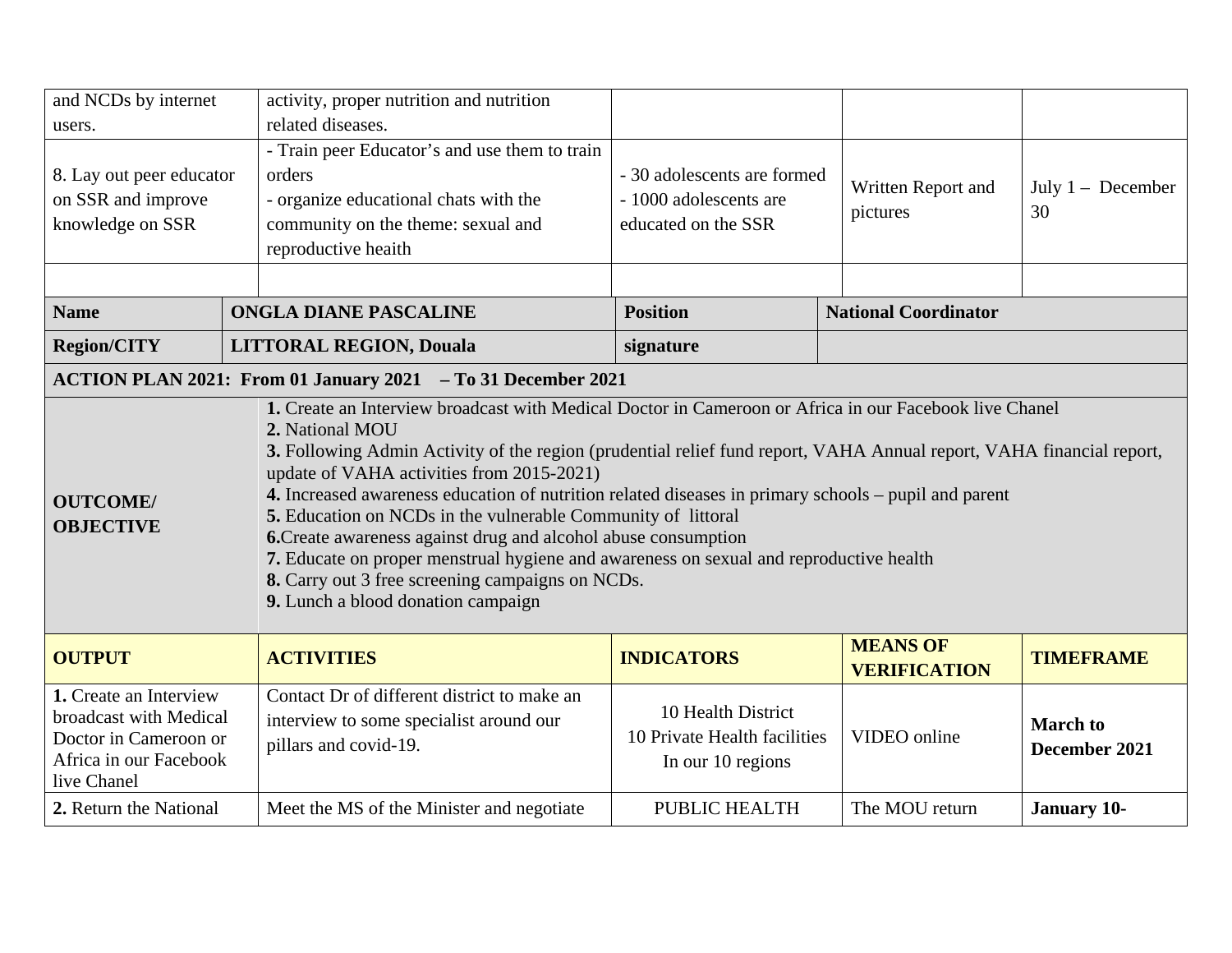| and regional MOU                                                                                                                                                                     | with him for the result of the National MOU                                                                                                                                                           |                                        |                                                                                                    | March 15                 |
|--------------------------------------------------------------------------------------------------------------------------------------------------------------------------------------|-------------------------------------------------------------------------------------------------------------------------------------------------------------------------------------------------------|----------------------------------------|----------------------------------------------------------------------------------------------------|--------------------------|
| 3. Following Admin<br>Activity of the region<br>(prudential relief fund<br>report, VAHA Annual<br>report, VAHA financial<br>report, update of VAHA<br>activities from 2015-<br>2021) | All the 2020 Activity report done (narrative<br>and financial)<br>Update of VAHA activities 2015-2021<br>completed                                                                                    | Validated                              | Post on the web page<br>Shared with our<br>partners and regional<br>delegation of Public<br>Health | <b>January-March</b>     |
| 4. Increased awareness on<br>proper nutrition related<br>diseases in primary<br>$schools - pupil$ and parent                                                                         | Provide a day each week for nutrition<br>education and local menu planning for pupil<br>at school to avoid diseases.                                                                                  | 20 schools                             | Written reports and<br>pictures. Attendance<br>list                                                | April -<br>December 2021 |
| 5. Education on NCDs in<br>the vulnerable<br>Community of littoral                                                                                                                   | - Awareness Campaign on NCDs education<br>in 6 districts in the littoral region.                                                                                                                      | 10 community in the littoral<br>region | Written reports-<br>pictures-attendance<br>list                                                    | <b>April_May 30</b>      |
| <b>6.</b> Create awareness<br>against drug and alcohol<br>abuse consumption                                                                                                          | - propose an education of consequences on<br>drug abuse and alcohol consumption.<br>- make them participate on free alcohol day<br>with Movendi                                                       | 10000 pupil and étudiants              | Written reports+<br>picture<br>$+$ video                                                           | May - October            |
| 7. Educate on proper<br>menstrual hygiene and<br>awareness on sexual and<br>reproductive health                                                                                      | - organize educational chats with the youth<br>and young mum around sexual and<br>reproductive health in 5 communities in the<br>littoral. Develop their capacity to be able to<br>empower themselves | 1000 youth and young mum               | Written reports and<br>pictures. Attendance<br>list                                                | <b>April-December</b>    |
| 8. Carry out 3 free<br>screening campaigns on<br>NCD <sub>s</sub> .                                                                                                                  | -Blood sugar, blood pressure, weight, height<br>checks in Bonaberi, Bangue, and Deido                                                                                                                 | 2000 individuals                       | Written reports                                                                                    | June-December.           |
| 9. Lunch a blood donation<br>campaign                                                                                                                                                | Campaign launch in Laquitinie<br>hospital Douala                                                                                                                                                      | 100 individuals                        | Written reports and<br>pictures.                                                                   | June 1st_June 30         |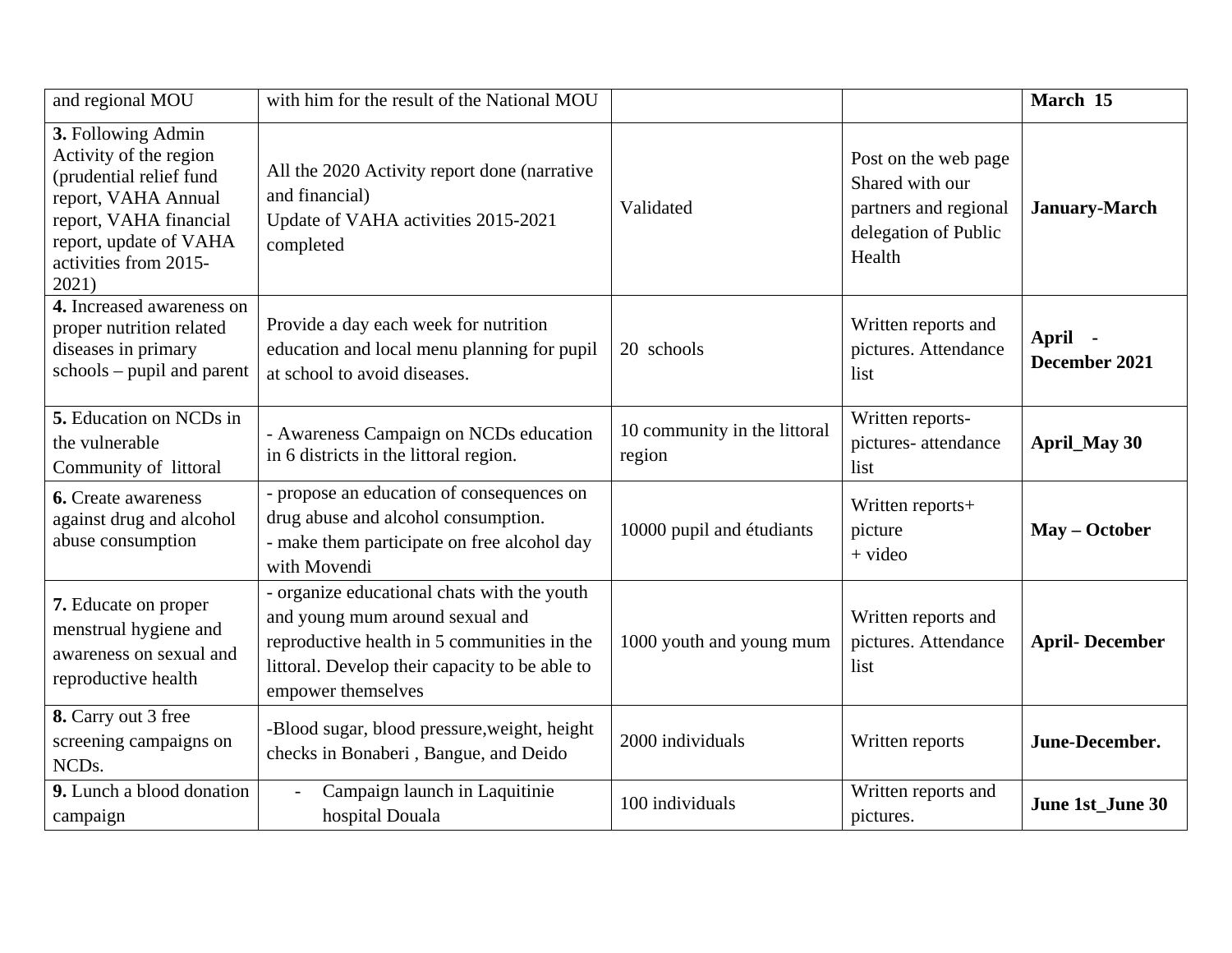| <b>Name</b>                                                                                                                                                                                                                                                                                                                                                                                                                                              | <b>VERDZEKA NAFISATU BIFIN</b>                                | <b>Position</b>          | <b>Regional Coordinator</b>                    |                                       |  |
|----------------------------------------------------------------------------------------------------------------------------------------------------------------------------------------------------------------------------------------------------------------------------------------------------------------------------------------------------------------------------------------------------------------------------------------------------------|---------------------------------------------------------------|--------------------------|------------------------------------------------|---------------------------------------|--|
| <b>Region/CITY</b>                                                                                                                                                                                                                                                                                                                                                                                                                                       | <b>WEST REGION , BAFOUSSAM</b>                                | signature                |                                                |                                       |  |
|                                                                                                                                                                                                                                                                                                                                                                                                                                                          | ACTION PLAN 2021: From 04 February 2021 - To 14 November 2021 |                          |                                                |                                       |  |
| -Raise awareness on cancer, it's prevention and detection<br>-Online sensitization on smoking and it's effects.<br>-improve awareness on nutritious food and visit to areas where there are refugees,.<br><b>OUTCOME/</b><br>-Increase awareness on nutrition and importance of breastfeeding.<br><b>OBJECTIVE</b><br>-Improve knowledge on nutrition and donation of posters to hospital.<br>-Improve awareness on physical activities and on nutrition |                                                               |                          |                                                |                                       |  |
| <b>OUTPUT</b>                                                                                                                                                                                                                                                                                                                                                                                                                                            | <b>ACTIVITIES</b>                                             | <b>INDICATORS</b>        | <b>MEANS OF</b><br><b>VERIFICATION</b>         | <b>TIMEFRAME</b>                      |  |
| Awareness raise on<br>cancer and it<br>prevention, detection and<br>treatment by internet<br>users.                                                                                                                                                                                                                                                                                                                                                      | Posting of sketches on social media.                          | 1000 likes               | Posting on social<br>media plateform.          | February $4th$                        |  |
| 2. Improve awareness on<br>smoking and it's effect.<br>-Encourage more on<br>physical activities                                                                                                                                                                                                                                                                                                                                                         | Posting of sketches on media                                  | 2000likes                | Posting on social<br>media.                    | March 11                              |  |
| 3.Online sensitization on<br>nutrition and blood<br>donation.<br>Visit to areas where there<br>are refugees.                                                                                                                                                                                                                                                                                                                                             | -posting of sketches and pictures on media                    | 1000 likes<br>1000people | Posting on social<br>media'<br>-written report | June14th $-20^{\text{th}}$            |  |
| 4. Increased awareness on<br>nutrition and importance<br>of breastmilk to child.                                                                                                                                                                                                                                                                                                                                                                         | Posting of sketches on media                                  | 1000 like                | Social media<br>platform.                      | August $1^{\rm st}\text{-}8^{\rm th}$ |  |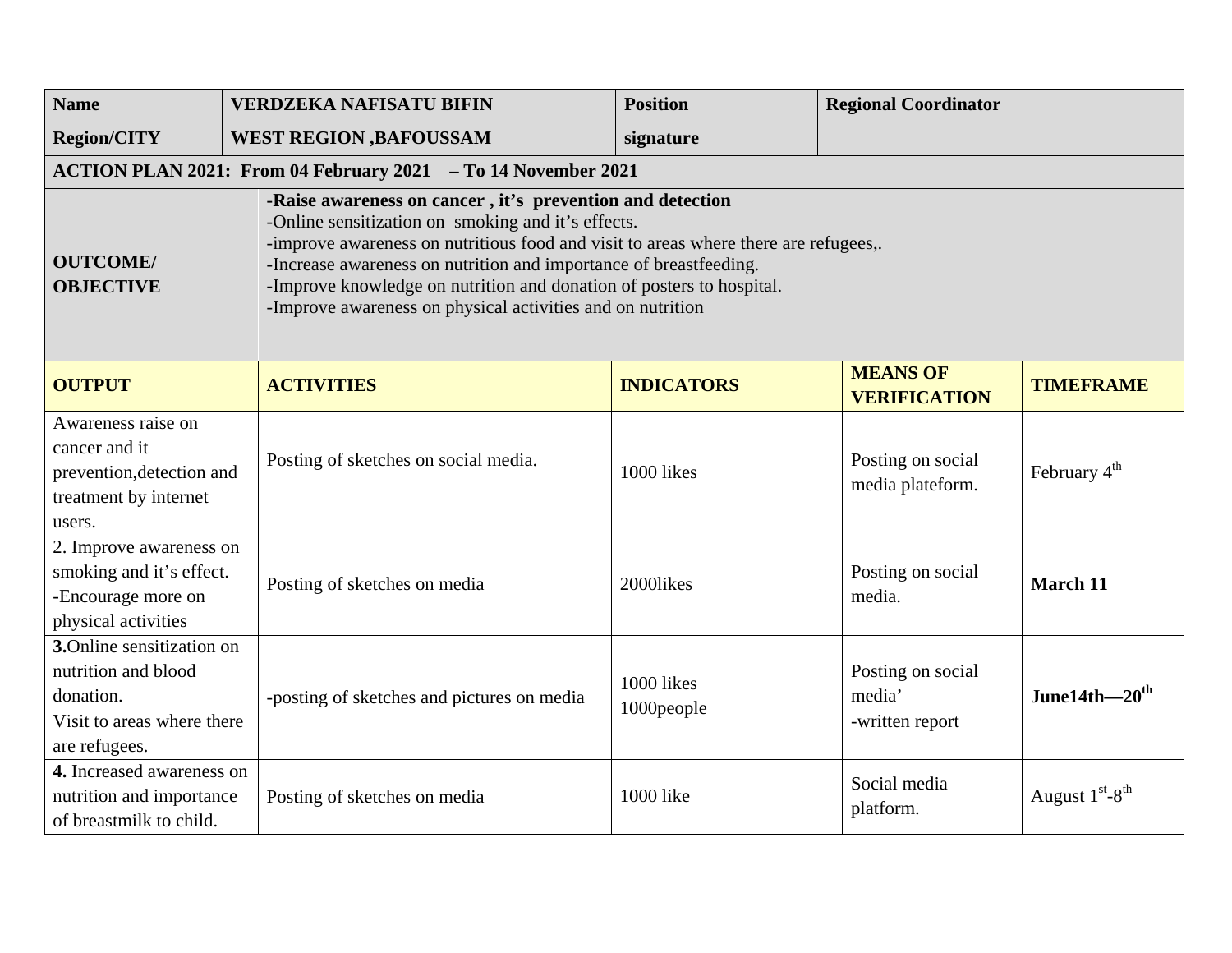| 5, improve knowledge on<br>nutrition.<br>Donation of posters to<br>hospitals.   | Posting of pictures                                                                                                                                                                                                                                                                                                                                                                                                                                                                                                                                                                                                                                                                                                                                      | 200people       | Written report              | September $1^{st}$ -7 <sup>th</sup> |
|---------------------------------------------------------------------------------|----------------------------------------------------------------------------------------------------------------------------------------------------------------------------------------------------------------------------------------------------------------------------------------------------------------------------------------------------------------------------------------------------------------------------------------------------------------------------------------------------------------------------------------------------------------------------------------------------------------------------------------------------------------------------------------------------------------------------------------------------------|-----------------|-----------------------------|-------------------------------------|
| Improved awareness on<br>nutrition.<br>Encourage more on<br>physical activities | Posting of short videos, pictures and<br>sketches to portray information on physical<br>activities, proper nutrition and related<br>diseases                                                                                                                                                                                                                                                                                                                                                                                                                                                                                                                                                                                                             | 200people       | Written reports             | October26th -30 <sup>th</sup>       |
| <b>Name</b>                                                                     | <b>NESSA BATU</b>                                                                                                                                                                                                                                                                                                                                                                                                                                                                                                                                                                                                                                                                                                                                        | <b>Position</b> | <b>Regional Coordinator</b> |                                     |
| <b>Region/CITY</b>                                                              | <b>NORTH WEST REGION, BAMENDA</b>                                                                                                                                                                                                                                                                                                                                                                                                                                                                                                                                                                                                                                                                                                                        | signature       |                             |                                     |
|                                                                                 | ACTION PLAN 2021: From February 2021 - To Decem 2021                                                                                                                                                                                                                                                                                                                                                                                                                                                                                                                                                                                                                                                                                                     |                 |                             |                                     |
| <b>OUTCOME/</b><br><b>OBJECTIVE</b>                                             | 1. Increase awareness on cancer<br>2. Increased awareness on sexual and reproductive health<br>3. Improved menstrual hygiene<br>4. Increased awareness on smoking and its effects<br>5. Increased awareness on kidney care<br>6. Increased awareness and increase practice of environmental hygiene<br>Increased awareness on the importance of blood donation<br>Increased availability of blood for transfusion<br>8.<br>9. Increased awareness on breastfeeding<br>10. Increased awareness in nutrition<br>11. Increased awareness on care of the heart<br>12. Increase knowledge on blood pressure status<br>13. Increased awareness on mental health<br>14. Increased awareness on obesity and its effects<br>15. Increased knowledge on BMI status |                 |                             |                                     |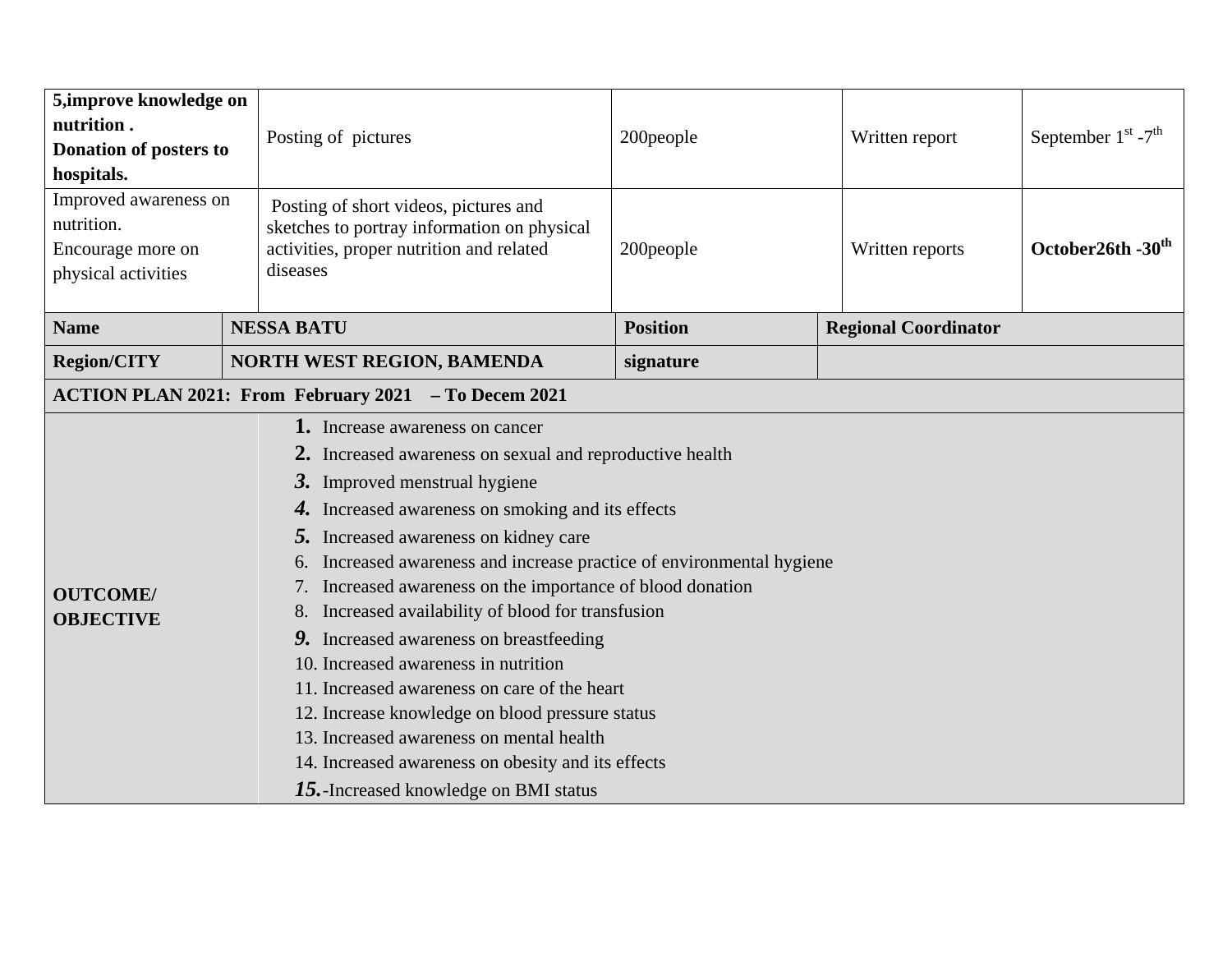| <b>16.</b> Increased knowledge on diabetes         |                                                                                                                                                               |                                                                                       |                                        |                  |
|----------------------------------------------------|---------------------------------------------------------------------------------------------------------------------------------------------------------------|---------------------------------------------------------------------------------------|----------------------------------------|------------------|
| <b>OUTPUT</b>                                      | <b>ACTIVITIES</b>                                                                                                                                             | <b>INDICATORS</b>                                                                     | <b>MEANS OF</b><br><b>VERIFICATION</b> | <b>TIMEFRAME</b> |
| Online sensitization on<br>cancer                  | -Posting of fliers carrying educative<br>messages on cancer on social media                                                                                   | 50,000online platform users                                                           | Report writing                         | Thursday 04th    |
| Visit to adolescent clinic<br>in Ndop              | -Educating girls on sexual and reproductive<br>health<br>-Distribution of menstrual hygiene kits<br>-Drawing up of program for the clinic for<br>2021         | 80 adolescent girls                                                                   | Report writing and<br>pictures         | Friday 12th      |
| Online sensitization on<br>smoking and its effects | Posting of fliers carrying educative<br>messages on smoking and its effects on<br>social media                                                                | 50,000online platform users                                                           | Report writing                         | Thursday11th     |
| -Online Sensitization on<br>care of the kidneys    | -Posting of educative messages on care of<br>the kidneys                                                                                                      | 50,000online platform users                                                           | Report writing                         | Friday 12th      |
| -Stickers campaign<br>-Online sensitization        | -Pasting of stickers carrying educative<br>messages in hot spots such as bus stops,<br>markets<br>-Posting of educative messages on social<br>media platforms | 50,000online platform users<br>50,000 people benefitting<br>from knowledge on posters | Report writing and<br>pictures         | Monday 31st      |
| -Online sensitization<br>-Visit to schools         | -Posting of educative messages on social<br>media platforms on environmental hygiene<br>-Health talks in schools                                              | 50,000online platform users<br>100 school children                                    | Report writing and<br>pictures         |                  |
| -Online sensitization<br>-Blood donation           | -Posting of messages online<br>-Mobilisation and Blood donation                                                                                               | 50,000online platform users                                                           | Report writing and<br>pictures         | Monday 14th      |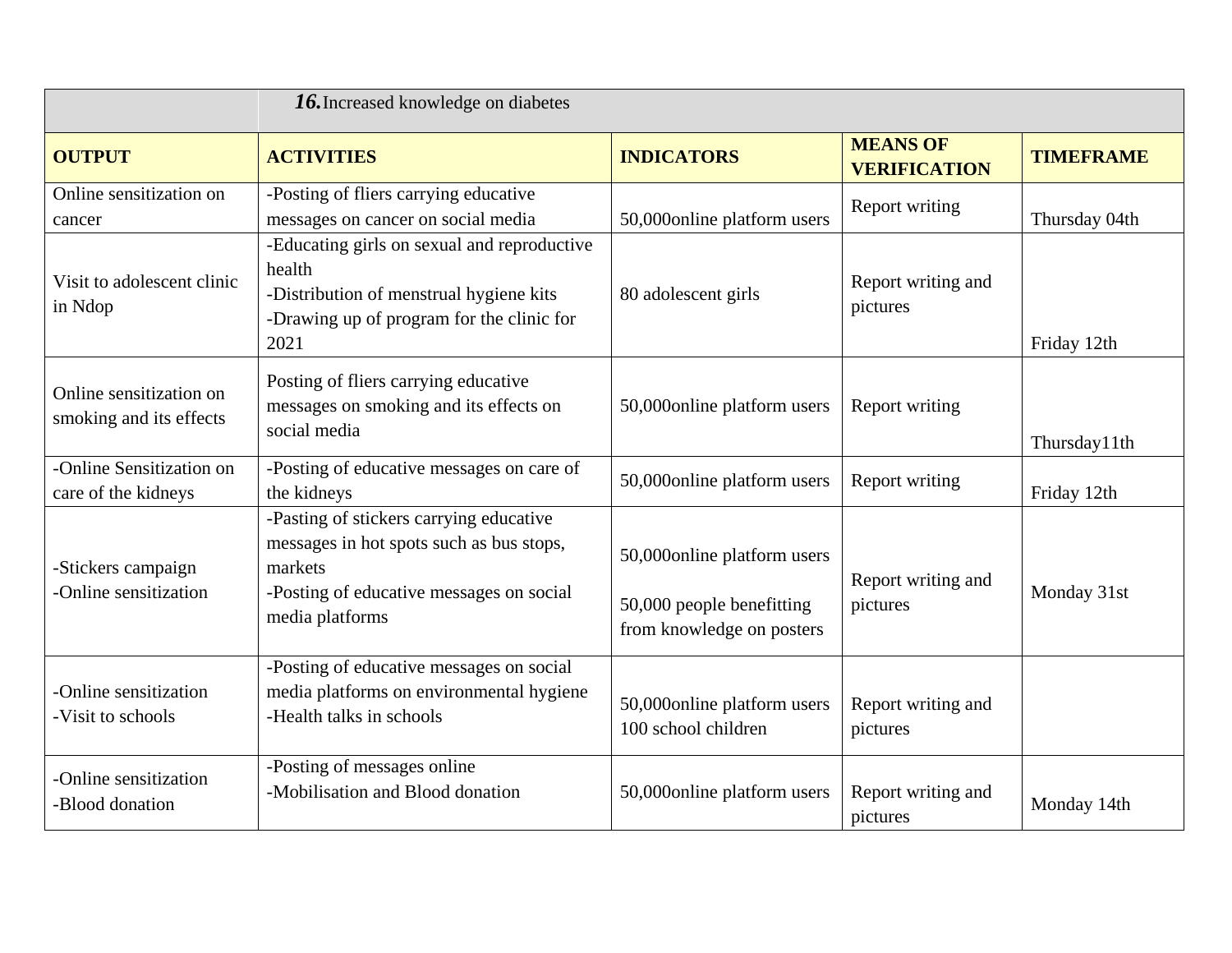|                                                                  |                                                                                                                         | 30 pines of blood donated                                                                     |                                |                                |
|------------------------------------------------------------------|-------------------------------------------------------------------------------------------------------------------------|-----------------------------------------------------------------------------------------------|--------------------------------|--------------------------------|
| -Online sensitization<br>-Sensitization in IWCs<br>and ANCs      | -Posting of messages on social media<br>platforms<br>-Visit to 3 ANC and IWC to sensitize the<br>women on breastfeeding | 50,000online platform users<br>200 pregnant and nursing<br>mothers                            | Report writing and<br>pictures | Sunday 1st-Sunday<br>8th       |
| -Online sensitization<br>-Radio visit                            | -Posting of educative messages on nutrition<br>-Visit to the radio to talk on nutrition                                 | 50,000online platform users<br>500,000 people benefit from<br>radio talk                      | Report writing and<br>pictures | Wednesday 1st to<br>Tuesday7th |
| -Online sensitization<br>-Free blood pressure<br>testing         | _ Posting of educative messages on social<br>media platforms<br>-Free blood pressure checking                           | 50,000online platform users<br>200 people know their BP<br>status                             | Report writing and<br>pictures | Tuesday 28th                   |
| -Online sensitization<br>-Poster campaign                        | - Posting of educative messages on social<br>media<br>-Pasting of posters in hot spots                                  | 50,000online platform users<br>50,000 people benefit from<br>stickers knowledge               | Report writing and<br>pictures | Sunday 10th                    |
| -Online sensitization<br>-Free BMI screening                     | -Posting of educative messages on social<br>media<br>-Free body mass index checking and<br>counselling                  | 50,000online platform users<br>200 people know their BMI<br>status and receive<br>counselling | Report writing and<br>pictures | Tuesday 26th                   |
| -Online sensitization<br>-Partnering with regional<br>delegation | -Posting of educative messages online<br>-Visit to diabetic clinic<br>-Patnering with the regional delegation           | 50,000online platform users                                                                   | Report writing and<br>pictures | Sunday 14th                    |